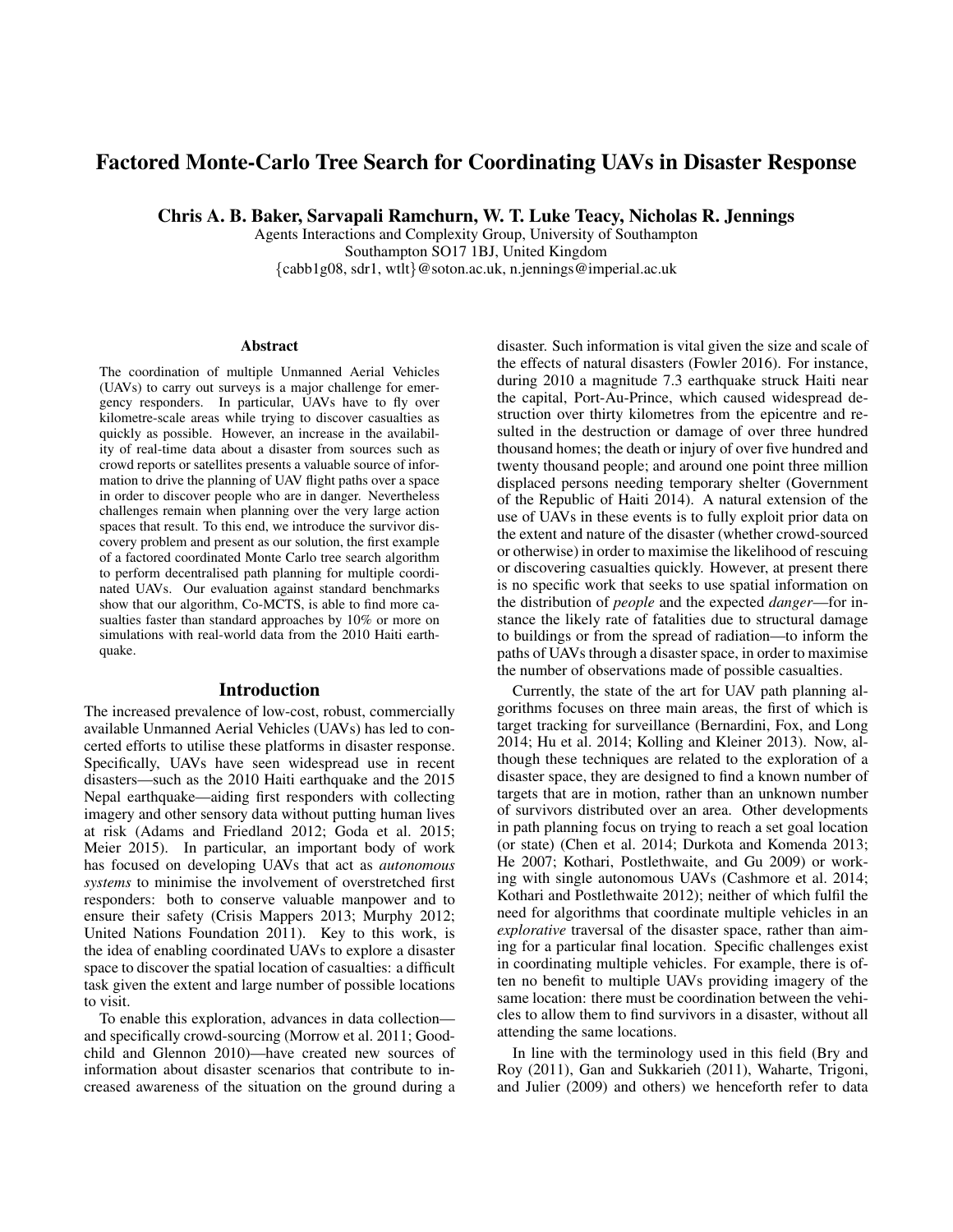distributed over a spatial representation of a disaster area as a *belief map*. This belief map can come from different sources, including crowd-sourcing, but we assume it has the characteristics of mapping spatial locations onto some function that represents numerical data: for instance number of people or radiation levels.

Our work seeks to address these challenges with the following three contributions:

- 1. We introduce a formulation of the *survivor discovery* problem, informed by several datasets collected following natural disasters;
- 2. We develop a decentralised algorithm that allows multiple UAVs to coordinate the exploration of a large disaster space with many states;
- 3. We test and evaluate our approach on real-world data simulating a very large action space, showing consistent gains in survivor discovery of over 10% compared to benchmarks.

The rest of the paper is organised as follows. First we discuss the background of using UAVs in disaster response and the types of problems that existing research has focussed on; next we describe the specifics of the problem we seek to solve by formulating the survivor discovery problem; we then detail our use of a coordinated Monte-Carlo tree-search algorithm (including examples); before showing the benefits of our implementation with three experimental scenarios using real-world datasets; and finally summarising our work and proposing an extension of the algorithm and a removal of some assumptions.

# Background

In order to best use UAVs to aid responders in disasters they must be able to plan paths autonomously, as a group. Furthermore, as we have already indicated, it is beneficial to use prior information about the area to inform the flight paths of UAVs in order to maximise the likelihood of discovering survivors. Currently, work on path planning in robotics focusses primarily on reaching goal locations and frequently formulates path planning as a control problem (Goerzen, Kong, and Mettler 2009). Conversely, in a disaster scenario there need not be any final end-point to a UAV's path planning; rather the length of the exploration may be constrained by—for example—battery life, and the number of people to be discovered must be maximised over the length of the path. Alternatively, much work has also been done to enable the use of vision algorithms and belief data to track mobile targets or map an area (Liu and Dai 2010). However, this area of research often focusses on locating a known number of targets, or covering a bounded space for the purposes of mapping. In contrast, the task of searching for casualties in disaster response can be summarised as the localisation of an *unknown* number of people as quickly as possible (Fawcett and Oliveira 2000; Chiu et al. 2002), in order to ensure quick rescue or attention by emergency services and thus the greatest chance of survival (Macintyre, Barbera, and Petinaux 2011). Consequently techniques for known numbers of targets or for mapping environments are not useful.

Against this background, we find closer similarities with work on solving Markov Decision Processes (MDPs); specifically where locality of UAVs can be used to reduce calculation overheads. In particular, the generality of the MDP formulation lends itself well to the construction of a simulation environment given numerical data used for a belief map, as well as having a number of well-established solutions. Specifically, work by Amato and Oliehoek (2015) utilises factored tree-searches for partially observable MDP solutions, and demonstrates performance benefits over state of the art un-factored solver POMCP (Silver and Veness 2010). This performance advantage is obtained by exploiting problem structure to allow factorisation in a way reflective of local state spaces and interactions. In a similar way, we use factored trees in this paper to represent the available actions of UAVs in a disaster environment, factoring the value of locating people between UAVs within spatial proximity of each other. Notably—because of the dimensions of the physical area we consider—we deal with a very large state-space, which must be particularly carefully sampled since complete searches are computationally intractable. We also include—for the first time—real data from a disaster scenario to validate our model.

We next introduce the specific formulation of the problem we tackle, and explain the origin of the large state-space.

# The Survivor Discovery Problem

In this section to formulate the problem of finding a number of survivors in a disaster-area, with a team of cooperative UAVs planning their actions and coordinating with each other if required, in order to maximise the number of people discovered. All of this is to be done in the presence of a model of the danger to the casualties expressed as an estimated fatality rate mapped to spatial locations. As such the problem is one of prioritising visits to areas of high expected numbers of people, while also attending areas with high expected fatality rates as quickly as possible. We now describe; in turn; the environment model, the behaviour of UAVs in the simulation, and the specific problem of discovering survivors. Following this we introduce the Bellman equation (used to characterise MDPs) for our scenario.

### Environment Model

We begin by discretising the search-space to allow for fast plan creation. Specifically, we formulate the survivor discovery problem as exploring a uniform  $x \times y$  sized grid world—C—formed of cells,  $c_{ij} \in C$ . Each cell  $c_{ij}$  contains an *unknown* number of people,  $p_{ij} \in \mathbb{Z}^*$ , and a scalar value

$$
d_{ij} \in [0,1] \tag{1}
$$

denoting the *danger* in the cell as the probability of *any* person in the cell dying during the next time step. Time steps are denoted by an integer value  $t \in \mathbb{Z}^*$ , with subsequent steps referred to by adding integer values; for example  $t + 1$ . If a value depends on time, this is denoted in parentheses; i.e.  $p_{ij}(t)$ .

<sup>&</sup>lt;sup>1</sup>Cells are indexed for their horizontal and vertical position respectively by ij.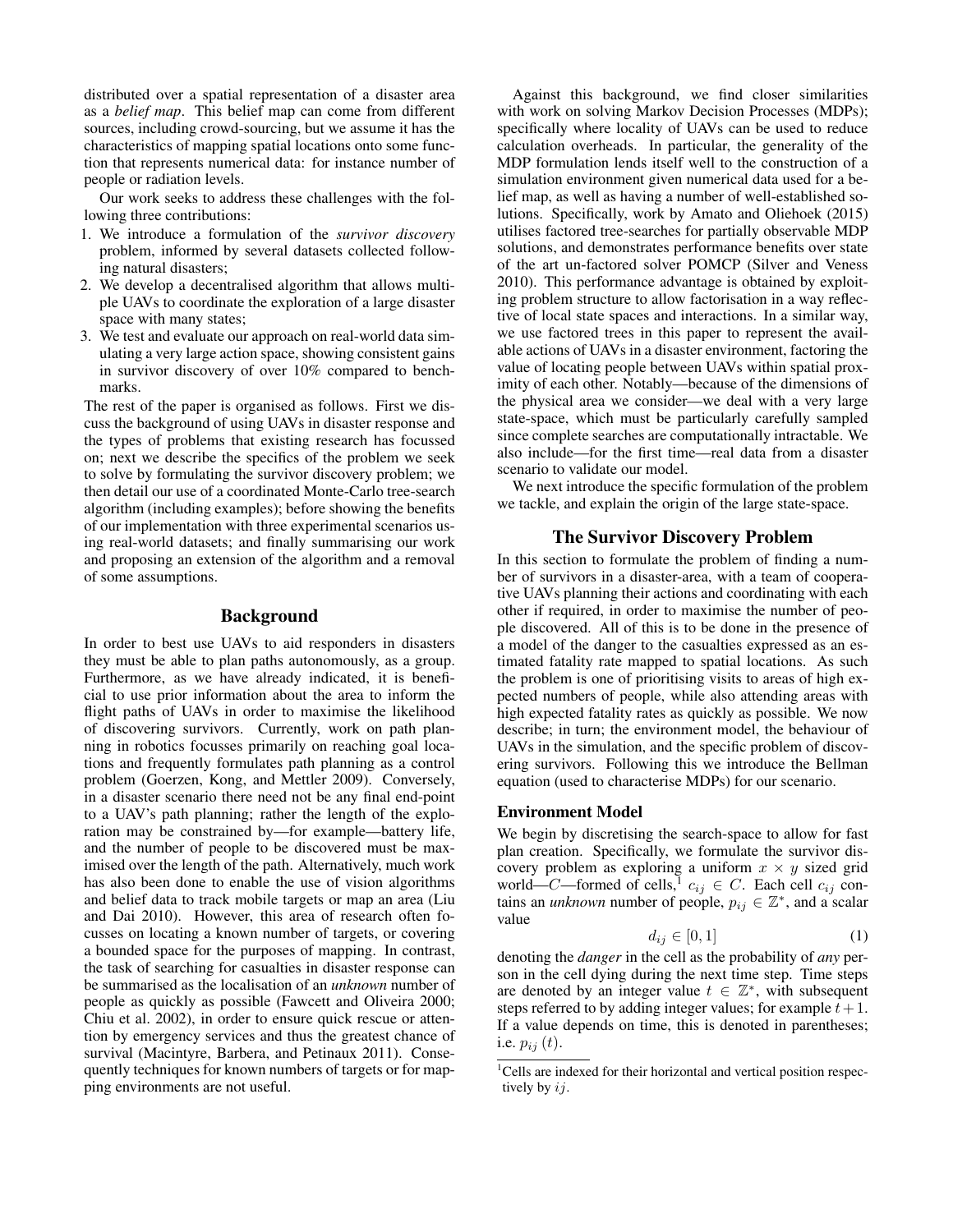#### UAV Behaviour Formulation

The area C is explored by the set of UAVs  $U =$  $\{u_1, \ldots, u_m\}$  that traverse C from cell to cell once per timestep. Each UAV is equipped with sensors capable of accurately detecting people inside one cell at any given timestep: i.e. they return the value of  $p_{ij}$  deterministically (this is a simplifying assumption we will address in further work). Each UAV,  $u_k$ , must select its own trajectory  $T_k \subseteq C$  with contiguous borders, through the area, forming the set of all UAV trajectories  $\mathbf{T} = \{T_1, \dots, T_m\}$ . To address double-counting the values in each cell, $2$  we introduce the union of all the trajectories in the set  $T$  as  $\mathcal{T}(\mathbf{T}) = \bigcup_{T_k \in \mathbf{T}} T_k$ . Additionally, we impose constraints on the length of each UAV's planned trajectory to account for limits on battery life. If the maximum number of cells that can be traversed due to the battery limitations of a UAV  $u_k$  is denoted  $b_k \in \mathbb{Z}^+$ , then the maximum trajectory length is simply  $|T_k| \leq b_k \forall k \in \{1, ..., m\}$ ; which we denote f.

The action vectors enabling the UAVs to transition from cell to cell are defined as  $a_k = (+, \rightarrow, \uparrow, \downarrow)$  for each UAV  $u_k$ , (each arrow representing the direction of motion: we do not consider the UAVs remaining stationary as according to our model this can never result in more reward than moving). We impose the constraint that the available actions are restricted to UAVs at the edge of the grid world (i.e. explicitly where the UAV occupies a cell  $c_{ij}$  where  $i = 0$  or x, or  $j = 0$  or y) so that they do not have the action available to cross out of the grid area. At any given time, the vector denoting all possible UAV actions is given by  $a = (a_1, \ldots, a_m)$ , and represents all possible combinations of movement available to all UAVs. The set of all actions available to all UAVs at any arbitrary time forms the *total* action space A, which we now incorporate into the standard Bellman equation.

#### Exploration Problem Formulation

Having described the environment and UAV behaviour, we formulate the multi-UAV exploration problem as a Markov Decision Process (MDP), comprising a tuple  $\langle S, A, R, P \rangle$  of states  $S$ , actions  $A$ , rewards  $R$ , and transition probabilities P, which we define below. Since the UAVs are not aware in advance of the ground-truth values of  $p_{ij}$  and  $d_{ij}$  in each cell, computations are instead made using prior belief-data about the expected number of people  $\overline{p}_{ij} \in \mathbb{R}^*$  and the expectation value of the probability of death  $\overline{d}_{ij} \in [0,1]$  of each person in a cell in a given time step. We also consider a binary variable  $v_{ij} \in \{0, 1\}$  denoting the *visibility* of the cell: i.e. whether it has been observed by a UAV. This allows us to construct the tuple  $s_{ij}$  to denote the state of a cell  $c_{ij}$ :

$$
s_{ij} = \langle \bar{p}_{ij}, \bar{d}_{ij}, v_{ij} \rangle
$$

The set of these for all cells in  $C$  forms the global state variable  $s = \{s_{00}, \ldots, s_{xy}\}.$  With this constructed, we next formulate an update procedure for the expected value of the

number of people in a given cell after a time step  $t$  by computing the product of the current expected number of people and the probability of survival:

$$
\bar{p}_{ij}(t+1) = \bar{p}_{ij}(t)(1 - \bar{d}_{ij})
$$
\n(2)

Here,  $\overline{d}_{ij}$  for the next time step is dependent on whether a cell has been observed. If so, we consider the danger to reduce to zero, since first responders are now be aware of the need to rescue the people occupying that cell:

$$
\bar{d}_{ij}(t+1) = \begin{cases} 0 & if \ v_{ij}(t) = 1 \\ \bar{d}_{ij}(t) & otherwise \end{cases}
$$

This assumption need not hold in general. However, it is a convenient way of indicating that no further utility can be derived from revisiting a cell once it has been observed. In a scenario with trapped survivors it is reasonable to assume there will be no large-scale movement of population during the search. Indeed, in many cases victims are often recovered after being trapped in the same location for days at a time (Macintyre, Barbera, and Petinaux 2011).

We note the logical extension of equation 2 to times at an arbitrary point in the future  $t'$ , as required for planning future actions:

$$
\bar{p}_{ij}(t') = \bar{p}_{ij}(t) (1 - \bar{d}_{ij})^{t'-t}
$$
\n(3)

We record the set of positions of each UAV  $u_k \in U$  at time t as  $g_k(t) \in C$ , which we denote as members of the vector of all UAV positions:

$$
g(t) = (g_1(t), \ldots, g_m(t))
$$

where the indices on each  $q$  correspond to the indices of the UAV at that location. Additionally, we record the set of unique UAV locations as the union of the elements of  $q$  as:

$$
G\left(t\right) = \bigcup_{k=1}^{m} \{g_k\left(t\right)\}
$$

Thus, the state of the map at a time  $t$  is a tuple comprising the state of each cell, and the position of each UAV:  $\tilde{s}(t)$  =  $\langle s(t), g(t)\rangle.$ 

As a result, we formulate the immediate reward to all UAVs at timestep  $t$  as a function of the expected number of people saved due to UAV observation. Specifically, this is the product of the expected number of people in a cell multiplied by the death rate in that cell, summed over all unique cells where a UAV is present (i.e. all members of the set  $G$ ):

$$
R(t) = \sum_{G(t)} \bar{p}_{ij}(t) \times \bar{d}_{ij}
$$

Over an infinite time horizon, we consider the sum of expected rewards for each time step:

$$
\sum_{t=0}^{\infty} R(t) = \sum_{t=0}^{\infty} \sum_{c_{ij} \in G(t)} \bar{p}_{ij}(t) \times \bar{d}_{ij}
$$

Since G is itself dependent on the trajectory of each UAV (i.e. the cell each UAV occupies at any time  $t$ ) this can be said to be equivalent to:

$$
\sum_{t=0}^{\infty} R(t) = \sum_{c_{ij}(t) \in \mathcal{T}(\mathbf{T})} \bar{p}_{ij}(t) \times \bar{d}_{ij}
$$

<sup>&</sup>lt;sup>2</sup>Specifically, we seek to avoid repeated observation of the same high-value cells by different UAVs. Thus, by taking the union of trajectories, we ensure only unique observations contribute to the utility function.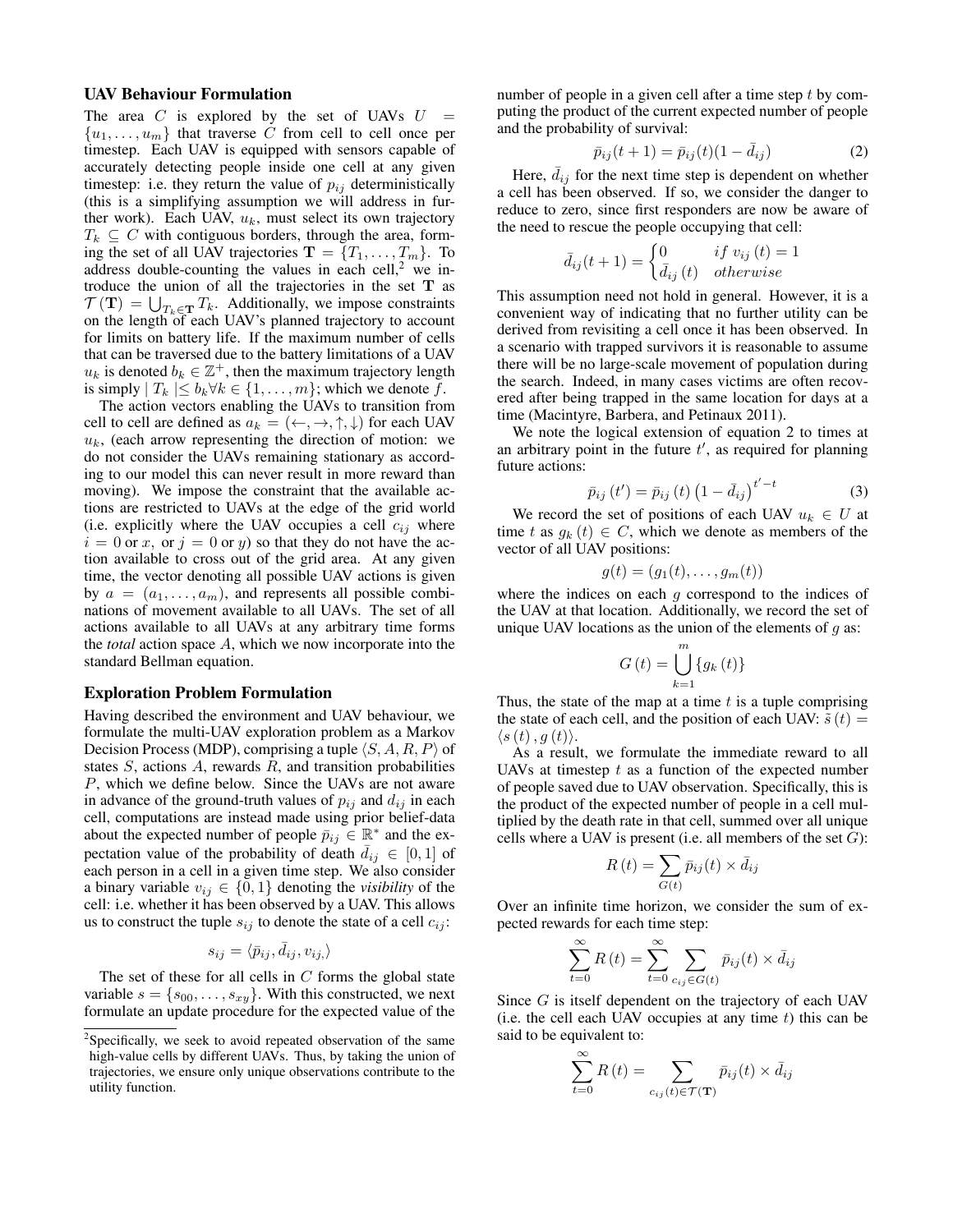Thus, R must be maximised over the trajectory of all UAVs in order to observe (and subsequently 'save') the maximum number of people. The key challenge is to allow the path planning to be coordinated between UAVs to maximise global, rather than local, reward (shown explicitly by the inclusion of  $G$  in Equation ). We briefly discuss the implications of the UAVs detecting  $p_{ij}$  with certainty, and justify this assumption, at the end of this section.

# Bellman Equation

Having formulated the environment, the UAVs, and the discovery problem; we finally formulate the standard MDP Bellman optimality equation, where we denote  $R$ 's dependence on the actions and state space (which themselves depend on  $t$ ):

$$
Q(a, s) = R(a, s) + \sum_{s'} P(s' | a, s) \max_{a'} Q(a', s')
$$

In our case, we do not require the diminishing-returns term  $\gamma$  to ensure  $Q(a, s)$  is finite, since the diminishing value of examining a cell further in the future is expressed in the reduction of the expected number of people as a result of the death-rate term (see Equation 2); which is incorporated in the reward function. In other words,  $Q(a, s)$  cannot exceed the number of people alive in the space, given s.

We also do not require the explicit sum over various states since the transition probability  $P$  between states given a fixed action is (as discussed below) deterministic. While this simplifies the form of the action value function, we still require the result be optimal according to:

$$
Q(a, s) = R(a, s) + \max_{a'} Q'(a', s')
$$
 (4)

from which we obtain the optimal action:  $a = \arg \max_a Q$ to maximise current and future reward. While ostensibly a simplification of a typical MDP formulation, the problem is far from trivial as the joint action space  $a$  at any time step grows as an exponent of the number  $m$  of UAVs in the system, namely:  $\|\hat{a}\| \propto a_k^m$ , while the possible combinations of G grow proportional to:

$$
|C|! = (x \times y)!
$$
 (5)

i.e. a combinatorial function of the dimensions of the environment. The result is a state space  $S$  of extremely large size (we give a specific example in our Results section below) even before accounting for the permutations of  $p$ ,  $d$ , and v.

We now briefly discuss the implications of the discoveries in the environment happening deterministically and how this does not affect our planning.

# Determinism in our Model

With regards to the rewards obtained in our formulation, we note here the implications of determinism of detection of people in our model. Whilst the construction above relies on expected values of reward for exploration of a cell—since we cannot in advance know the true conditions on the ground (implied above in the unknown quantities  $p_{ij}$ )

and  $d_{ij}$ )—we can still consider our MDP model deterministic, with the following justification. All planning in our decision making processes can only rely on the expected value of cell reward. Once a cell has been visited, and the true reward discovered, further exploration of the cell in our model yields no further reward (see below). Furthermore, at this stage we do not consider correlation between adjacent cells. This is because we ensure the decomposition results in cells encompassing entire buildings that in Haiti—and in Port au Prince in particular—are often built sporadically and have little relation to the structures in their surroundings (Government of the Republic of Haiti 2014). As a result, planning is not affected upon discovery of the true reward of visiting a cell, and we can therefore consider the prediction of future expected reward deterministic. Having clarified this point, we now introduce our solution to the survivor discovery problem in the environment model just described.

# The Coordinated Monte Carlo Tree-Search Algorithm

Our decision to base our algorithm on Monte-Carlo tree search (MCTS) methods is due to their ability to sample very quickly from large state spaces (traditionally used in solving games), and the flexibility with which they can be applied to general problems (including MDPs) (Browne et al. 2012; Amato and Oliehoek 2015). This former point is particularly vital in our scenario as we have already noted the extremely large number of configurations possible in the environment (Equation 5). The principal purpose of our algorithm is to allow UAVs to use MCTS algorithms to calculate coordinated paths without incurring the cost described in Equation 5. To do this we exploit locality between UAVs to factor the search space into local jointaction trees. Furthermore, we allow trees to coordinate over shared factors (that is, shared UAVs). To this end we use the max-sum algorithm (Ramchurn et al. 2010; Rogers et al. 2011) as we note its ability to guarantee neighbourhood maximal rewards, and can do so in relatively few iterations (Farinelli, Rogers, and Jennings 2014).

Specifically, we introduce an additional step to the standard MCTS process of tree growth. This growth is typically summarised: node *selection*, *expansion*, *rollout* or simulation, and *backpropagation* (Browne et al. 2012; Kocsis and Szepesvari 2006). However, in our case we need to allow the UAVs to search their future actions whilst also accounting for the actions of other UAVs and the impact they will have on the reward obtained (that is, on the survivors discovered). Most significantly, we modify the selection process to determine which node to expand by coordinating in parallel between trees via max-sum: resulting in an exploration algorithm factored between multiple subsets of UAVs. This represents the first time a factored tree-search has been applied to a UAV search simulation. We detail our approach in the following subsections.

#### Tree Construction

At each timestep in the simulation, the coordinated MCTS (Co-MCTS) algorithm begins by calculating which UAVs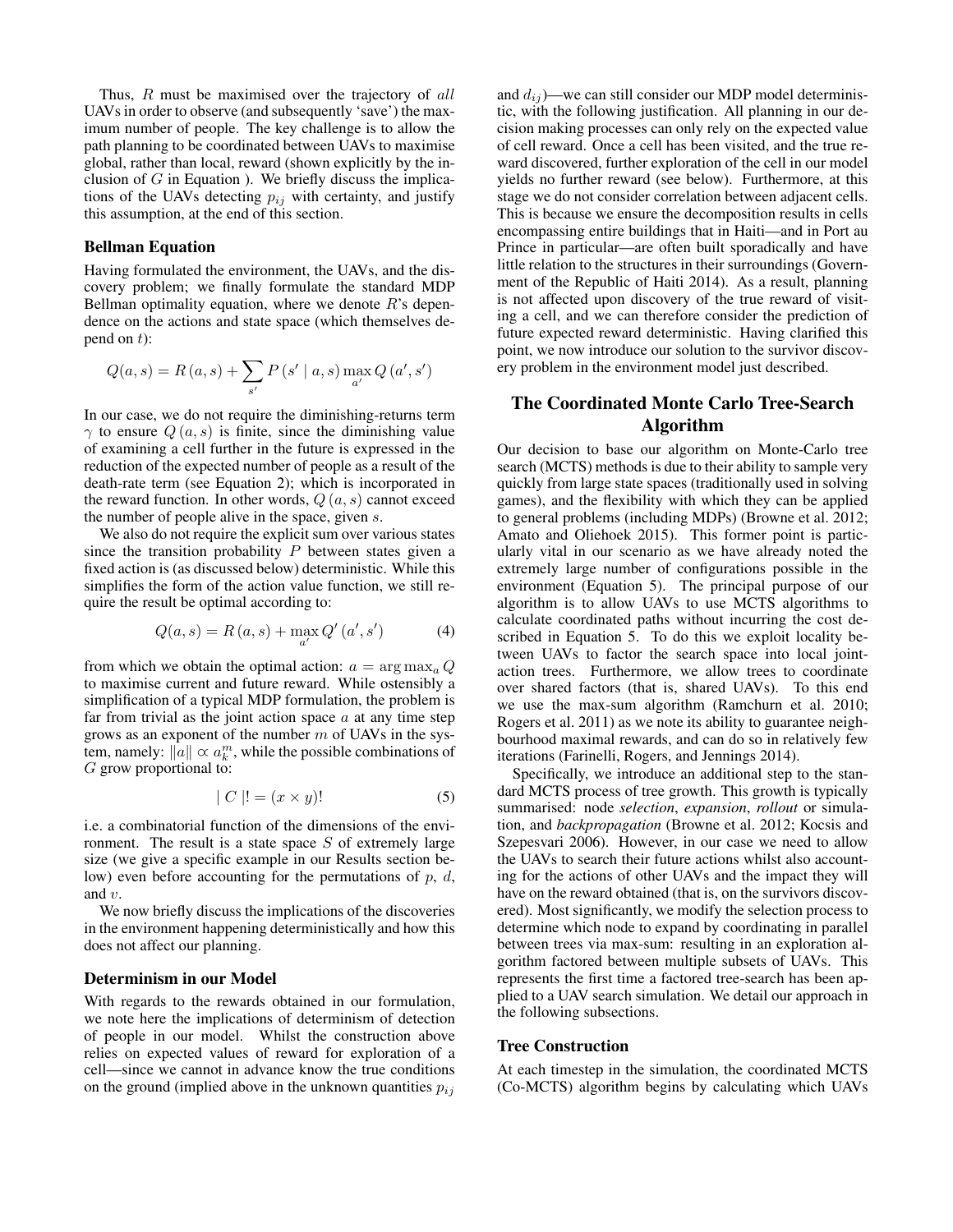require coordination with their neighbours, leading to the form of the UAV-based factor graph constructed in the jointaction creation function  $J$  (Line 3). This is performed to establish whether coordination is needed in a given UAV's locality. In cases where a UAV is spatially isolated from neighbouring UAVs, a local tree is grown. The resulting groups of UAVs will form the basis of the factor graph used in the max-sum calculation (Line 14 in Algorithm 1). The result of  $\mathcal J$  is represented formally by a set  $N = \{n_1, \ldots, n_f\}$  that represents the domain of the factor nodes to be coordinated. Specifically, each member of  $N$  contains a set of actions corresponding to a group of UAVs that require coordination.

In more detail, for some set of neighbouring UAVs—for example  $\{u_1, u_2, \ldots, u_k\}$ —the possibility exists of  $g_1(t+1) = g_2(t+1) = \ldots = g_k(t+1)$  at the next time step  $t + 1$  of a simulation.<sup>3</sup> In this case, the corresponding element in  $N$ —say  $n_i$ —would be the set of actions available to these UAVs:  $n_i = \{a_1, a_2, \ldots, a_k\}$ . Notice that since a UAV may interact (that is, potentially occupy the same cell at a future timestep, and thus form a joint tree) with more than one neighbour, the condition  $\bigcup_{n_k\in\mathbb{N}} n_k = G$  must hold, whereas  $\bigcap_{n_k \in N} n_k = \emptyset$  will, in general, not. Trees are grown for each  $n_i$  in N, each of which in turn represents the factors in the max-sum graph connected to the variables representing the available actions of the UAVs. Individual nodes in the tree  $n_i$  will be indicated as  $n_i^{(k)}$  or from any arbitrary tree by  $n^{(k)}$ .

Having described the construction of the trees, we now detail how each tree is grown in order to sample from the action space.

### Tree Growth

Algorithm 1 begins with the creation of the root nodes representative of each factor seen in Line 6, which are recorded in the set  $N_r$  (Line 4). Following this, the creation and growth of branches is performed  $\Delta$  times inside the loop beginning at Line 9. This begins by exploring down each tree, starting from the root node, to determine which node to branch on next. Similarly to standard upper confidence bound MCTS (Kocsis and Szepesvari 2006), this begins by selecting nodes which have hitherto not been fully expanded: that is, there remain neighbouring action states that have not yet been branched to previously. The total number of neighbouring actions  $\nu$  from a given action node is of order  $\nu = \prod_{a_{\beta} \in n_{\alpha}} |a_{\beta}|$  for a tree corresponding to factor node  $n_{\alpha}$ , simplifying to  $\nu = |a_{\beta}|^{|n_{\alpha}|}$  when all UAVs in the set have the same number of available actions.<sup>4</sup> Thus, the operation of the function in Line 18:

fullexp
$$
(n^{(k)})
$$
 =  $\begin{cases} True & \text{if } e = \nu \\ False & \text{otherwise} \end{cases}$ 

where *e* is the number of previous expansions of that node. Line 10 introduces the current set of nodes (across all trees)

to be expanded next,  $N_{next}$ , and Line 11 creates the set of previously expanded nodes  $N_{prev}$ . At Line 14 the maxsum algorithm is used to maximise the value of the actions over each  $n_i$ , returning a vector of favourable actions  $a^* = (a_1^*, a_2^*, \dots, a_m^* \mid a_k^* \in a_k)$ . Since each  $n_i$  depends on a subset of actions, the function select $(n^{(k)}, a^*)$  serves to return only the actions corresponding to a given  $n^{(k)}$ . This is then used as the argument to create the new expansion to a node in  $N_{next}$  in Line 17.

| <b>Algorithm 1 Coordinated MCTS</b> |  |  |
|-------------------------------------|--|--|
|-------------------------------------|--|--|

|     | $\alpha$                                                                                                                     |
|-----|------------------------------------------------------------------------------------------------------------------------------|
|     | $CoMCTS(G, C, t=0)$                                                                                                          |
| 1.  | for each in $[1, \ldots, f]$                                                                                                 |
| 2.  | //Creation of factor graphs//                                                                                                |
| 3.  | $N \leftarrow \mathcal{J}(G)$                                                                                                |
|     | 4. $N_r \leftarrow \emptyset$                                                                                                |
|     | 5. for $n_i$ in N                                                                                                            |
| 6.  | $append(N_r) \leftarrow n_i^{(0)}$                                                                                           |
| 7.  | endfor                                                                                                                       |
| 8.  | //Loop for each iteration of tree growth//                                                                                   |
| 9.  | for $\delta$ in $[1, \ldots, \Delta]$                                                                                        |
| 10. | $N_{next} \leftarrow N_r$                                                                                                    |
| 11. | $N_{prev} \leftarrow \emptyset$                                                                                              |
| 12. | while $N_{next}\neq\emptyset$                                                                                                |
| 13. | //Coordination between trees for production of optimal actions//                                                             |
| 14. | $a^* \leftarrow \text{maxsum}(N, N_{next})$                                                                                  |
| 15. | for $n^{(k)}$ in $N_{next}$                                                                                                  |
| 16. | //Chooses action relevant to the tree//                                                                                      |
| 17. | $n_{new}^{(k)} \leftarrow$ expand $\left(n^{(k)}, \text{select}\left(n^{(k)}, a^*\right)\right)$                             |
| 18. | $\textbf{if fully}\left(n^{\left(k\right)}\right)=True$                                                                      |
| 19. | $\begin{aligned} & \text{remove}\left(n^{(k)},N_{next}\right) \\ & \text{append}\left(n^{(k)},N_{prev}\right) \end{aligned}$ |
| 20. |                                                                                                                              |
| 21. | endif                                                                                                                        |
| 22. | endfor                                                                                                                       |
| 23. | endwhile                                                                                                                     |
| 24. | for $n^{(k)}$ in $N_{prev}$                                                                                                  |
| 25. | //Rollout and backpropagation of values//                                                                                    |
| 26. | rollout $(n_{new}^{(k)})$                                                                                                    |
| 27. | backpropagate $(n_{new}^{(k)})$                                                                                              |
| 28. | endfor                                                                                                                       |
| 29. | endfor                                                                                                                       |
| 30. | $t \leftarrow t + 1$                                                                                                         |
|     | 31. endfor                                                                                                                   |
|     | 32. for $n_i$ in N                                                                                                           |
| 33. | <b>Return</b> (bestactions $(n_i)$ )                                                                                         |
| 34. | endfor                                                                                                                       |

An example factor graph and trees are shown in Figure 1, for four interacting UAVs. Their actions are shared between two factor graph utility nodes, hence the two joint action trees  $n_1$  and  $n_2$ . Four expansions of the root are shown where the action of the shared UAV— $u_3$ —has been coordinated between the trees each time, thus ensuring contradictory actions are not chosen for the same UAV in two different trees. A second depth of growth is shown in Figure 2, where coordination has resulted in a newly created node with common action for  $a_3$  of  $\uparrow$ .

### Rollout

The rollout portion of the MCTS is traditionally a coarse estimate of the affect of future actions as the result of explor-

<sup>&</sup>lt;sup>3</sup>We note here a slight abuse of notation, since these nodes serve as *functions* within a factor graph rather than simply a set of actions. Since we factor locally, the functions depend only on the actions in each  $n$  and so we omit the function notation for clarity.

<sup>&</sup>lt;sup>4</sup>We use  $|x|$  on any set x to denote cardinality.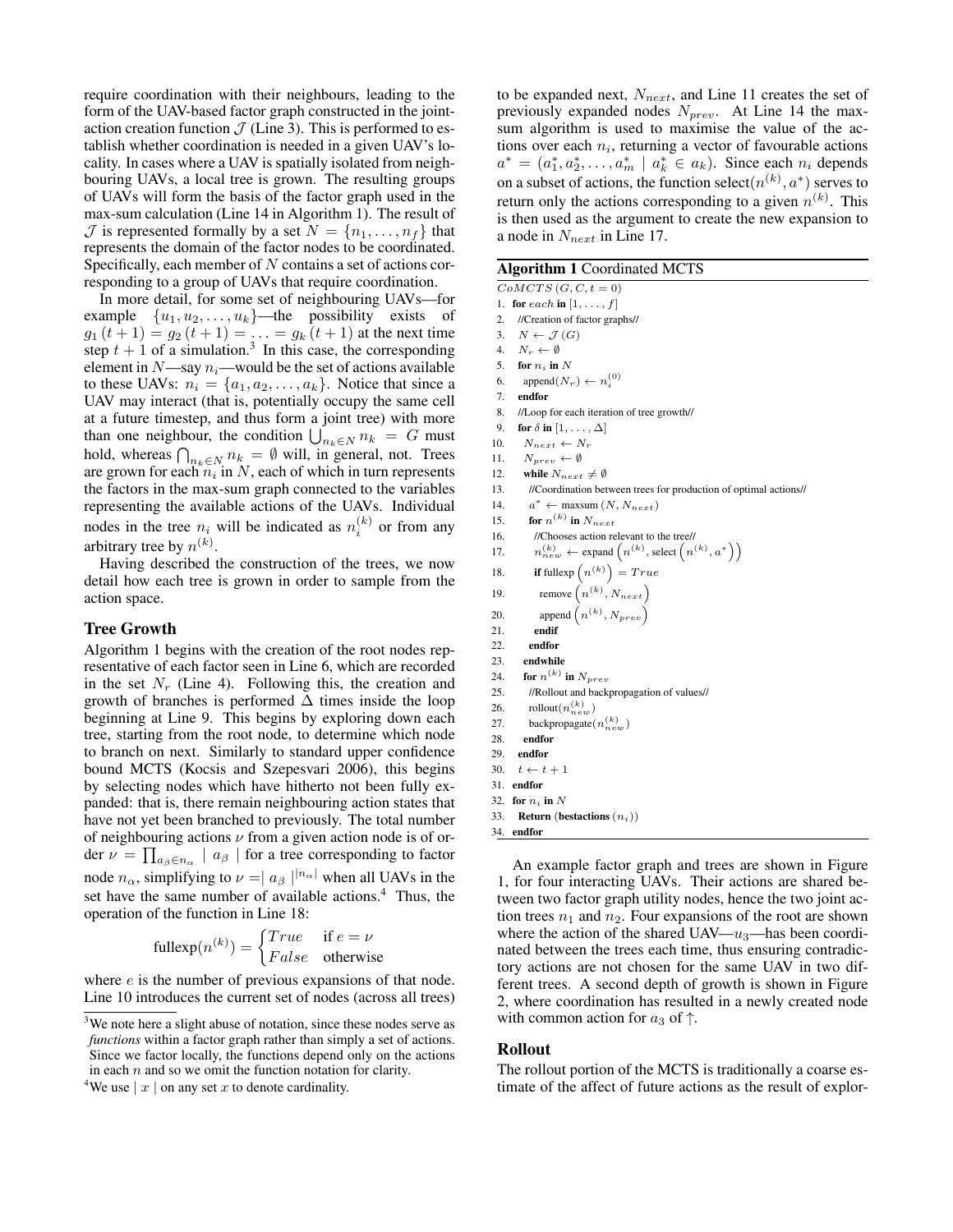

Figure 1: Example factor graph and the first iteration of tree growth for four interacting UAVs. Here  $u_3$  can interact with any of the other UAVs, and is thus common to the two joint-action trees, which coordinate in order to maximise the reward from its actions in conjunction with the other UAVs. Factor and utility nodes are synonymous with variable and function nodes as outlined in (Ramchurn et al. 2010).



Figure 2: New nodes created at lower depth in the tree, where the actions of  $u_3$  have again been coordinated to be  $\uparrow$  in both cases.

ing a particular node in the action space. In this example, we base the rollout on a random-walk through the action space starting at the node just expanded, biased in the direction of the last action taken. This method has the benefit of showing not just the contribution of any random series of actions, but of taking more actions similar to the one represented by the frontier node (for each UAV). Intuitively, a random rollout from one node in a joint action tree will be insignificantly different from a rollout from any similar node because of their spatial proximity. Conversely, our rollout policy contributes to the exploration value of a node by indicating possible future reward through continued tree expansion with a preference for repetitions of the action itself.

#### Results

To verify the performance of our algorithm on data relevant to real-world disaster scenarios, we used data from the Ushahidi project (Morrow et al. 2011) produced from crowd-sourced information during the 2010 Haiti earthquake.<sup>5</sup> Specifically, we extracted the level of damage and coordinates of buildings in a 2km square centred on the capital, Port-au-Prince. Damage was rated based on crowd reports on a scale from 1 to 5, with 5 being the most severe.

We then constructed a decomposed grid world of size

 $200 \times 200$  of 10m cells, with UAVs traversing from the centre of one cell to the centre of an adjoining cell above, below, or to either side at each time step. This is convenient since assuming a UAV speed—typical of quad rotor vehicles—of  $10ms<sup>-1</sup>$  amounts to the traversal of one cell in one timestep of one second.

Damaged buildings represent an estimate of the damage in an area and thus, the danger to the victims on the ground: buildings that have suffered more severe damage will likely lead to more severe casualties and a higher rate of death. We formed a belief map of danger to the populace by summing the total number of buildings above a threshold level (set to a crowd report of damage 3 and above) in each cell, before multiplying by a common factor to convert the data into a map representative of expected fatalities (noting the constraint in Equation 1). The environment is displayed in Figure 3 with a scale showing the value of  $d$  in each location.



Figure 3: Danger as a function of position, created from Ushahidi dataset centred over Port-au-Prince

The number of unique sets of UAV positions  $G$  (that is, the cardinality of the state space) in this environment for (for example) five UAVs, is of the order  $8.5 \times 10^{20}$  (referring to Equation 5); even without the variation in the expected number of people with time.<sup>6</sup> Using this environment, we measure performance by evaluating the number of survivors averaged over each UAV over each timestep. That is:  $\frac{1}{f \cdot m} \sum_{t=0}^{f} \sum_{c_{ij} \in G(t)} \bar{p}_{ij}(t)$  where f denotes the final time step (a stopping time introduced simply as a limit of the simulation), and we recall that  $m$  is the total number of UAVS, and  $G(t)$  is the unique positions of the UAVs at time step t.

Figure 4 shows our results for an initial test of the coordinated Monte Carlo tree search using randomised starting locations for four simulated UAVs. We compare against, a simple "lawnmower" sweep search—a typical strategy employed in search and rescue situations (Goodrich et al.

<sup>5</sup>Available from http://www.ushahidi.com/

<sup>&</sup>lt;sup>6</sup>Calculated using standard multichoose combinatorics (Feller 1968).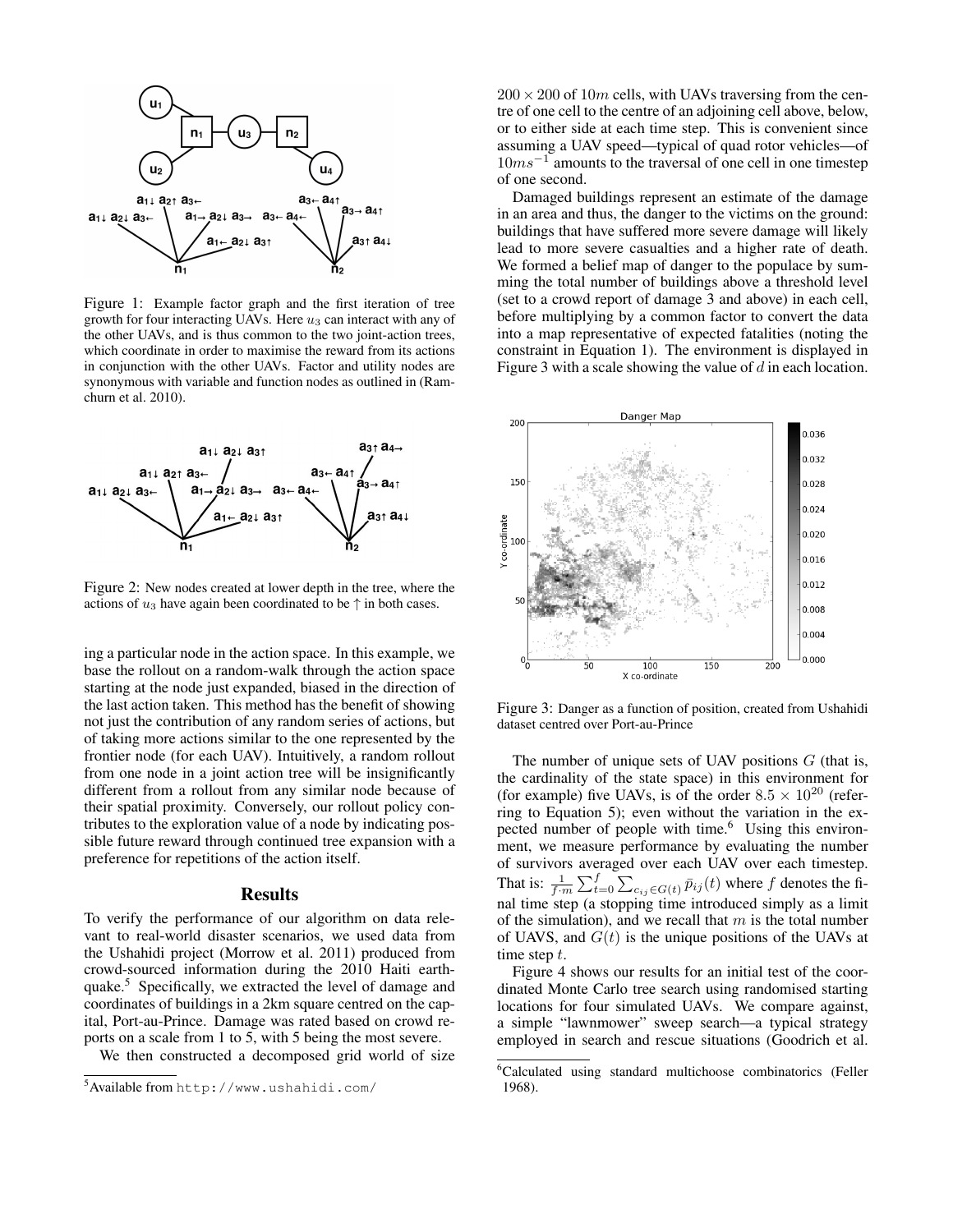2007)—as well as a typical MCTS algorithm (as per the work of Chaslot et al. (2008)) without the factored coordination we introduce. We also demonstrate explicitly the forward planning required in the survivor discovery problem, by benchmarking against Co-MCTS without a rollout policy, and a greedy (but locally coordinated via max-sum) policy. Results demonstrate a minimum performance increase of 10% over MCTS, and higher gains over the other benchmarks. Errors are taken as standard error of the mean over 1000 repeats of each experiment. The poor performance of a greedy one-step lookahead shows that even with coordination, the ability to forward-plan to account for survivor death rates is essential to discovering casualties in our scenario. Indeed, simple un-planned lawnmower-style sweep searches are more successful, but still fall short of the MCTS's ability to plan exploration paths to target (for instance) high-danger areas before casualty rates become too high.



Figure 4: Comparison of performance between: coordinated MCTS, un-coordinated MCTS, simple lawnmower sweep search, Co-MCTS with no rollout policy, greedy policy with max-sum coordination. Start locations were uniformly randomised,  $m = 4$ ,  $f = 1000.$ 

Additionally, we explicitly demonstrate the benefit of the *consistency* afforded by our coordination in a simulation. We do this by varying the number of UAVs present and comparing to the closest benchmark to Co-MCTS's performance from our initial simulation. Good coordination should benefit the overall reward gained by the algorithm (in our case the number of people rescued) with low diminishing returns compared to uncoordinated approaches. Specifically, any additional UAVs should still find close-to the same number of casualties as other UAVs in the system, if they coordinate the exploration task effectively as a group. If they do not, one would expect additional UAVs would explore the same regions of the disaster space as those already present: which, as discussed previously, offers no benefit to the global reward function. This is demonstrated in Figure 5 for varying  $m$ , where we note performance improvements of 12% with the inclusion of 6 UAVs (and an average of 6% across the experiment). This is notable after 3 UAVs are introduced, since before this point interaction (and therefore required coordination between the UAVs) was at a minimum since the search space was large enough to accommodate multiple

non-intersecting explorative paths. For more UAVs, coordination is more commonplace and with the successful implementation of Co-MCTS there is higher value in the inclusion of further UAVs into the scenario, compared to a situation without coordination.



Figure 5: Comparison of coordinated and un-coordinated MCTS in locating survivors with additional UAVs; demonstrating a consistent performance per-UAV in Co-MCTS. Initial UAV starting locations fixed at  $c_{0,0} = [0, 0]; f = 1000$ .



Figure 6: Comparison of coordinated and un-coordinated MCTS in locating survivors over varying densities of population, showing Co-MCTS's consistency in different forms of belief data. Here  $c_{0,0} = [0,0]; f = 1000;$  and  $m = 5$ .

Finally, we demonstrate how Co-MCTS performs consistently in varying environments. For the algorithm to be viable, it should show performance benefits in a variety of situations with a variety of distributions of casualties to be discovered. We achieve this by varying the relative population over the belief-space from 1 (as above), down to 0.25 by uniformly sampling from the Ushahidi dataset to the population portion of the belief map. This has the effect of maintaining our standard of using real data with a large action space, while still allowing us to experiment over different state spaces  $(S)$ . The results presented in Figure 6 demonstrate this consistency with an average 14% improvement over the un-coordinated MCTS benchmark: even at low densities of people; where the coordination requirements would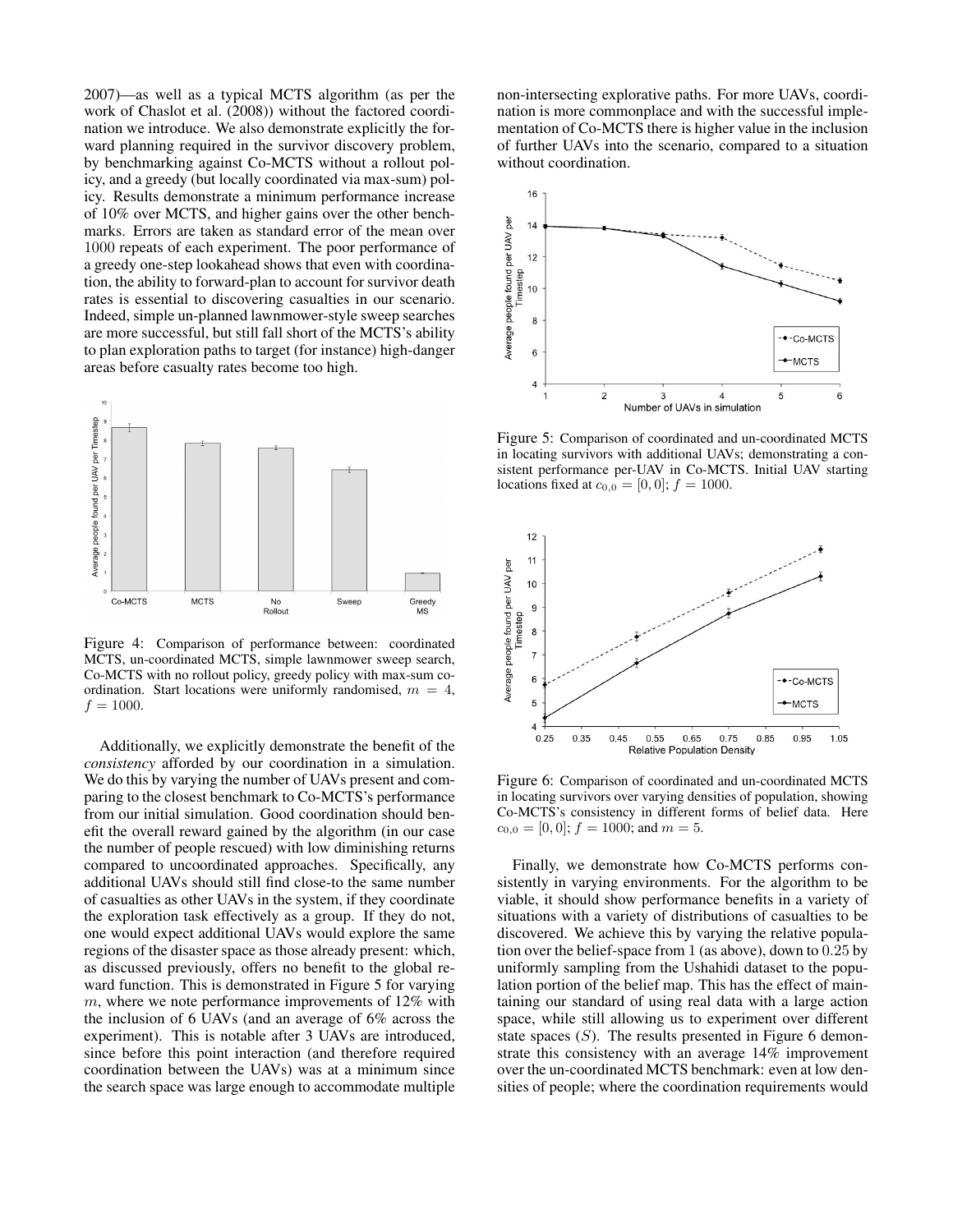be intuitively less valuable. We thus provide evidence that the performance gains of Co-MCTS are not simply a byproduct of the test environment selected.

# **Conclusions**

Motivated by the recent increased availability of belief-data about disaster environments, we have introduced an implementation of a decentralised, factored, coordinated Monte Carlo tree search algorithm for the purpose of discovering survivors in a simulated UAV path planning scenario. Tests were carried out on real-world data from the 2010 Haiti earthquake via the Ushahidi platform; an environment with a very large (of order  $8.5 \times 10^{20}$ ) action space. We demonstrated the capability of our Co-MCTS algorithm in sampling this space and planning paths, and demonstrated consistent performance gains in the number of survivors discovered of  $> 10\%$ . Future work will seek to extend these solutions to time-varying belief maps to cope with the situation in which data is collected and updated during exploration, and removing the assumption of a cellular disaster area to tackle the issue of discretising (and therefore potentially oversimplifying) the data collected.

### References

Adams, S. M., and Friedland, C. J. 2012. A Survey of Unmanned Aerial Vehicle (UAV) Usage for Imagery Collection in Disaster Research and Management. In *Proceedings of the Ninth International Workshop on Remote Sensing for Disaster Response*, volume 9.

Amato, C., and Oliehoek, F. A. 2015. Scalable Planning and Learning for Multiagent POMDPs. In *Proceedings of the Twenty-Ninth AAAI Conference on Artificial Intelligence*, 1995–2002. Austin, Texas: AAAI.

Bernardini, S.; Fox, M.; and Long, D. 2014. Planning the Behaviour of Low-Cost Quadcopters for Surveillance Missions. In *Proc. of 24th Int. Conference on Automated Planning and Scheduling*, 445–453. Portsmouth, NH: AAAI.

Browne, C. B.; Powley, E. J.; Whitehouse, D.; Lucas, S. M.; Cowling, P. I.; Rohlfshagen, P.; Tavener, S.; Perez, D.; Samothrakis, S.; and Colton, S. 2012. A Survey of Monte Carlo Tree Search Methods. *Transactions on Computational Intelligence and AI in Games* 4(1):1–43.

Bry, A., and Roy, N. 2011. Rapidly-Exploring Random Belief Trees for Motion Planning Under Uncertainty. In *2011 IEEE International Conference on Robotics and Automation*, volume 21, 723–730. Shanghai: Massachusetts Institute of Technology, Cambridge, USA.

Cashmore, M.; Fox, M.; Larkworthy, T.; Long, D.; and Magazzeni, D. 2014. AUV Mission Control via Temporal Planning. In *2014 IEEE International Conference on Robotics and Automation*, 6535–6541. Hong Kong, China: IEEE.

Chaslot, G. M. J.-B.; Uiterwijk, J. W. H. M.; Herik, H. J. V. D.; Winands, M. H. M.; and Bouzy, B. 2008. Progressive Strategies for Monte-Carlo Tree Search. *New Mathematics and Natural Computation* 04(03):343–357.

Chen, Y.-b.; Luo, G.-c.; Mei, Y.-s.; Yu, J.-q.; and Su, X. l. 2014. UAV path planning using artificial potential field method updated by optimal control theory. *International Journal of Systems Science* (October):1–14.

Chiu, W.-t.; Arnold, J.; Shih, Y.-T.; Hsiung, K.-H.; Chi, H.- Y.; Chiu, C.-H.; Tsai, W.-C.; and Huang, W. C. 2002. A Survey of International Urban Search-and-rescue Teams following the Ji Ji Earthquake. *Disasters* 26(1):85–94.

Crisis Mappers. 2013. Crisis Mappers - The Humanitarian Technology Network.

Durkota, K., and Komenda, A. 2013. Deterministic Multiagent Planning Techniques: Experimental Comparison (Short paper). In *Proceedings of DMAP Workshop of ICAPS'13*, 43–47. Rome, Italy: AAAI.

Farinelli, A.; Rogers, A.; and Jennings, N. R. 2014. Agentbased decentralised coordination for sensor networks using the max-sum algorithm. In *Autonomous Agents and Multi-Agent Systems*, volume 28, 337–380.

Fawcett, W., and Oliveira, C. S. 2000. Casualty Treatment after Earthquake Disasters: Development of a Regional Simulation Model. *Disasters* 24(3):271–287.

Feller, W. 1968. *An Introduction to Probability Theory and Its Applications. Volume I*. Wiley, 3rd edition.

Fowler, J. 2016. Data curbs earthquake risk in Armenia. Technical report, United Nations Office for Disaster Risk Reduction.

Gan, S. K., and Sukkarieh, S. 2011. Multi-UAV Target Search using Explicit Decentralized Gradient-Based Negotiation. In *2011 IEEE International Conference on Robotics and Automation*, 751–756. Shanghai: Ieee.

Goda, K.; Kiyota, T.; Pokhrel, R. M.; Chiaro, G.; Katagiri, T.; Sharma, K.; and Wilkinson, S. 2015. The 2015 Gorkha Nepal Earthquake: Insights from Earthquake Damage Survey. *Frontiers in Built Environment* 1(April):1–15.

Goerzen, C.; Kong, Z.; and Mettler, B. 2009. A Survey of Motion Planning Algorithms from the Perspective of Autonomous UAV Guidance. *Journal of Intelligent and Robotic Systems* 57(1-4):65–100.

Goodchild, M. F., and Glennon, J. A. 2010. Crowdsourcing geographic information for disaster response: a research frontier. *International Journal of Digital Earth* 3(3):231– 241.

Goodrich, M. A.; Cooper, J. L.; Adams, J. A.; Humphrey, C.; Zeeman, R.; and Buss, B. G. 2007. Using a Mini-UAV to Support Wilderness Search and Rescue: Practices for Human-Robot Teaming. In *IEEE International Workshop on Safety, Security and Rescue Robotics (SSRR)*, 1–6. Rome, Italy: IEEE.

Government of the Republic of Haiti. 2014. Haiti Earthquake PDNA: Assessment of damage, losses, general and sectoral needs. Technical report.

He, R. 2007. *Planning in information space for a quadrotor helicopter in a GPS-denied environment*. Ph.D. Dissertation, MIT.

Hu, J.; Xie, L.; Xu, J.; and Xu, Z. 2014. Multi-agent cooperative target search. *Sensors (Switzerland)* 14(6):9408–9428.